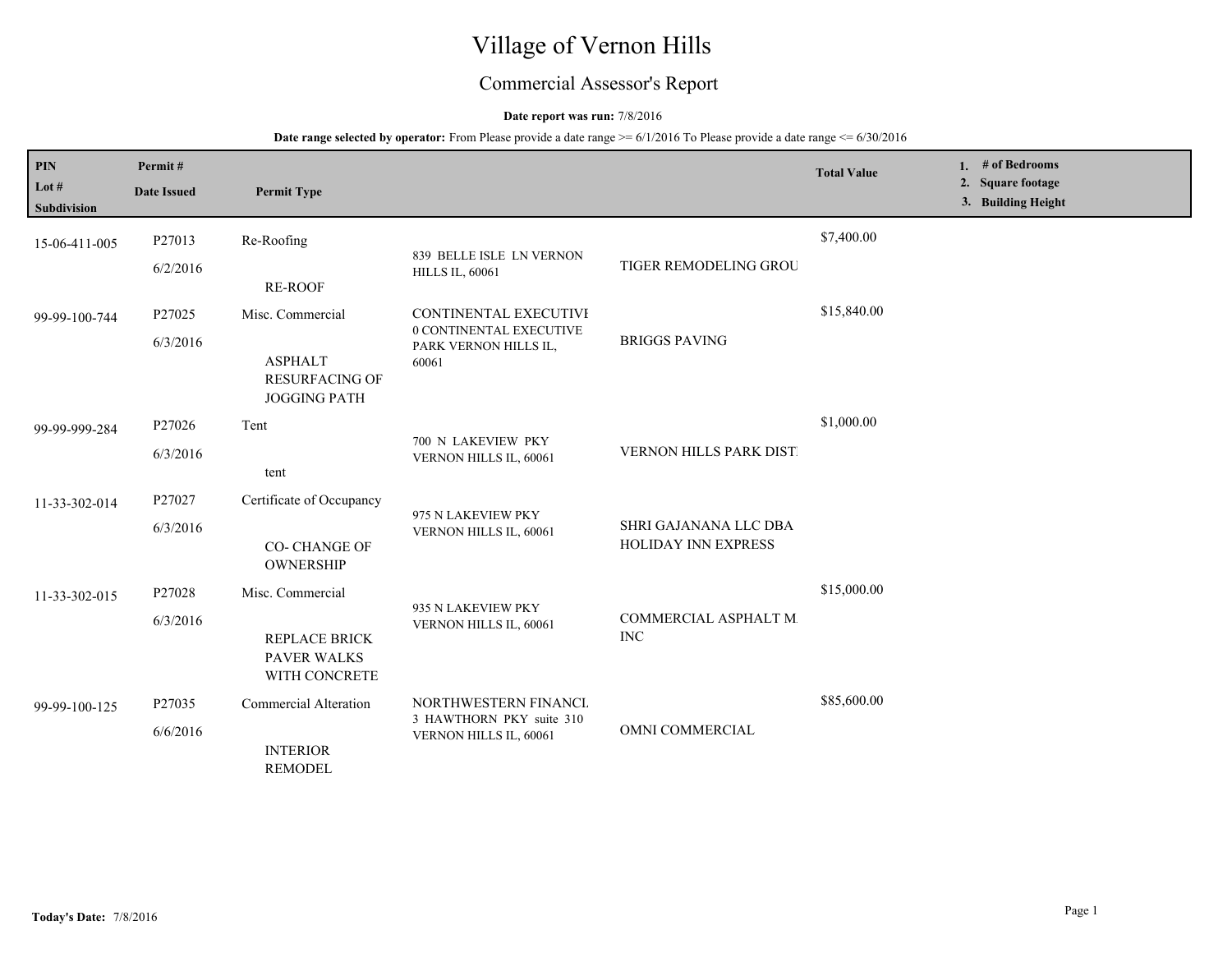| PIN                           | Permit#                         |                                                                                                                                |                                                                                  |                                                | <b>Total Value</b> | 1. # of Bedrooms                        |
|-------------------------------|---------------------------------|--------------------------------------------------------------------------------------------------------------------------------|----------------------------------------------------------------------------------|------------------------------------------------|--------------------|-----------------------------------------|
| Lot $#$<br><b>Subdivision</b> | <b>Date Issued</b>              | <b>Permit Type</b>                                                                                                             |                                                                                  |                                                |                    | 2. Square footage<br>3. Building Height |
| 99-99-101-236                 | P27038<br>6/7/2016              | <b>Commercial Alteration</b><br>ELECT,<br>PLUMBING, VINYL<br><b>FLOORING NEW</b><br>WALLS - YOGA<br><b>STUDIO</b>              | OM SHANTI YOGA STUDIO<br>281 TOWNLINE RD unit 210<br>VERNON HILLS IL, 60061      |                                                | \$15,000.00        |                                         |
| 99-99-994-657                 | P <sub>27041</sub><br>6/7/2016  | Misc. Commercial<br>misc plumbing -<br>install new 4" pvc sch<br>to pipe to correct back<br>pitch of existing 4"<br>drain line | <b>LENSCRAFTERS</b><br>503 HAWTHORN CENTER<br>VERNON HILLS IL, 60061             | <b>ABILITY PLUMBING AND</b><br><b>SEWERAGE</b> | \$3,850.00         |                                         |
| 99-99-995-195                 | P <sub>27056</sub><br>6/9/2016  | Parking Lot<br>PARKING LOT                                                                                                     | <b>GOLD CROWN HOLDING LI</b><br>750 E BUNKER CT VERNON<br><b>HILLS IL, 60061</b> | <b>GOLD CROWN HOLDING LI</b>                   | \$68,100.00        |                                         |
| 99-99-994-392                 | P27058<br>6/9/2016              | Certificate of Occupancy<br>CO-SEW<br><b>PERSONAL</b>                                                                          | SEW PERSONAL<br><b>430 HAWTHORN CENTER</b><br>VERNON HILLS IL, 60061             |                                                |                    |                                         |
| 99-99-100-255                 | P <sub>27059</sub><br>6/9/2016  | Security System<br><b>SECURITY</b><br><b>SYSTEM</b>                                                                            | RAND-TEC INSURANCE AG<br>977 N LAKEVIEW PKY suite<br>105 VERNON HILLS IL, 60061  | ADT SECURITY SERVICES,                         | \$1,717.00         |                                         |
| 99-99-100-818                 | P27083<br>6/14/2016             | Commercial Alteration<br><b>INTERIOR</b><br><b>REMODEL</b>                                                                     | CREPES-A-LATTE CATERIN<br>500 N FAIRWAY DR B<br>VERNON HILLS IL, 60061           | SHER-BERGSTROM ARCHIT                          | \$125,000.00       |                                         |
| 99-00-000-755                 | P <sub>27085</sub><br>6/15/2016 | Fire Sprinklers<br>FIRE SPRINKLERS                                                                                             | <b>AKORN</b><br>50 N LAKEVIEW PKY 112<br>VERNON HILLS IL, 60061                  | K & S AUTOMATIC FIRE<br><b>SPRINKLERS</b>      | \$10,210.00        |                                         |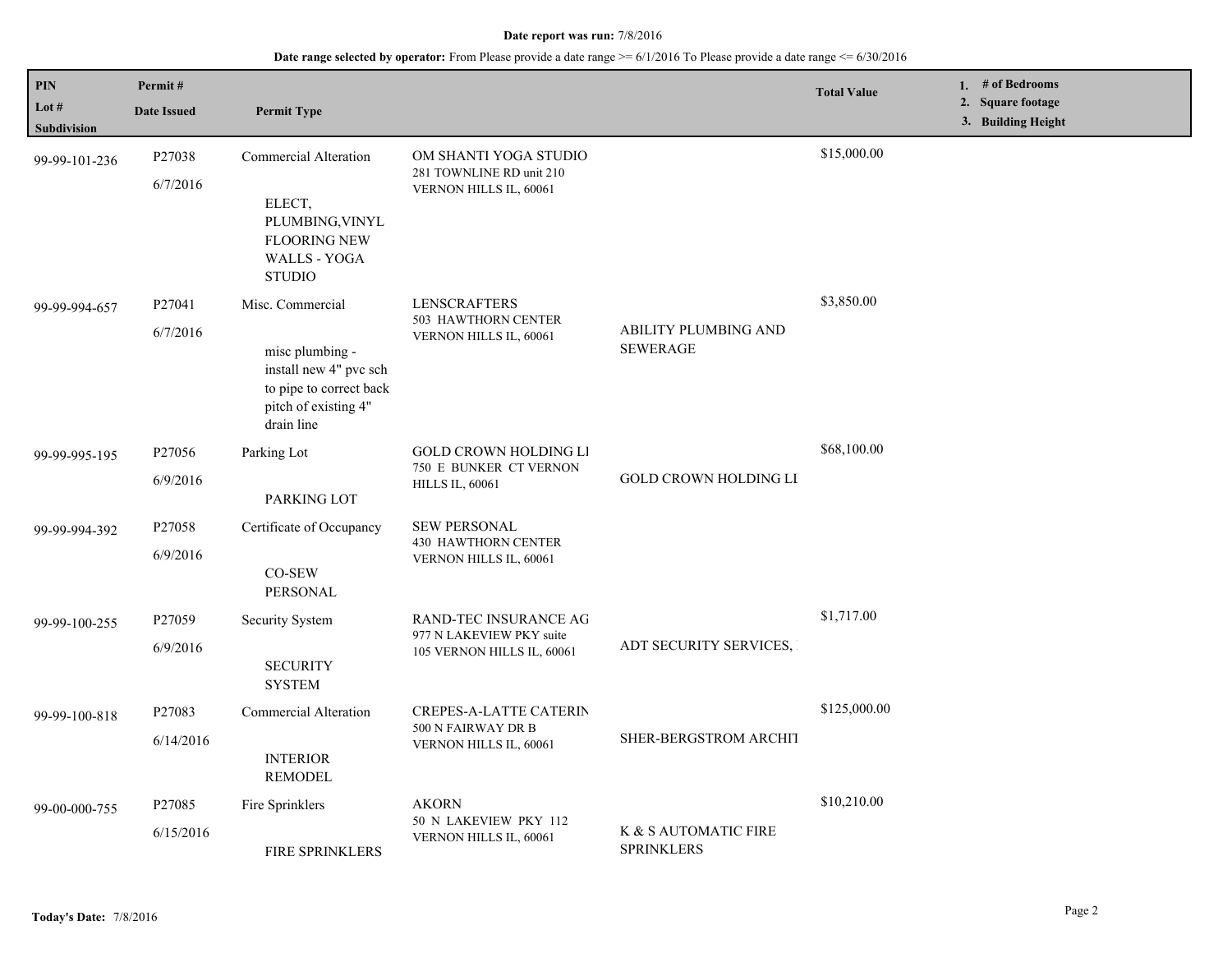| $\mathbf{PIN}$<br>Lot $#$<br><b>Subdivision</b> | Permit#<br><b>Date Issued</b>   | <b>Permit Type</b>                                                                                               |                                                                            |                                                  | <b>Total Value</b> | 1. # of Bedrooms<br>2. Square footage<br>3. Building Height |
|-------------------------------------------------|---------------------------------|------------------------------------------------------------------------------------------------------------------|----------------------------------------------------------------------------|--------------------------------------------------|--------------------|-------------------------------------------------------------|
| 11-32-305-029                                   | P27092<br>6/16/2016             | Fire Sprinklers<br>FIRE SPRINKLER                                                                                | <b>RUST OLEUM</b><br>859 WEST END CT suite 106<br>VERNON HILLS IL, 60061   | <b>MARIO COLECIO</b><br><b>CONSTRUCTION CORP</b> | \$4,500.00         |                                                             |
| 11-32-305-029                                   | P27093<br>6/16/2016             | Fire Alarm<br>FIRE ALARM -<br><b>RUSTOLEUM</b>                                                                   | <b>RUST OLEUM</b><br>859 WEST END CT suite 106<br>VERNON HILLS IL, 60061   | MARIO COLECIO<br><b>CONSTRUCTION CORP</b>        | \$2,000.00         |                                                             |
| 99-99-994-639                                   | P27097<br>6/17/2016             | Parking Lot<br>PARKING LOT 2016                                                                                  | 50 N LAKEVIEW PKY<br>VERNON HILLS IL, 60061                                | S & H PAVING                                     | \$13,765.00        |                                                             |
| 99-99-101-745                                   | P27099<br>6/17/2016             | Sign<br>NEW SIGN FOR<br>CANOPY (<br><b>NUMBERS</b> ) "870"                                                       | NORTHWESTERN MEDICAI<br>850 MILWAUKEE suite 108<br>VERNON HILLS IL, 60061  | SOUTH WATER SIGNS                                | \$2,600.00         | 3. 2.00                                                     |
| 15-04-111-017                                   | P <sub>27100</sub><br>6/17/2016 | Commercial Alteration<br>1ST & 2ND FLOOR<br><b>ELEC</b><br><b>CONFERENCE</b><br><b>ROOM</b><br><b>ALTERATION</b> | <b>BAXALTA</b><br>440 N FAIRWAY DR VERNON<br><b>HILLS IL, 60061</b>        | KELSO-BURNETT CO                                 | \$94,000.00        |                                                             |
| 99-99-100-857                                   | P27101<br>6/17/2016             | Fire Alarm<br>FIRE ALARM                                                                                         | <b>BUFFALO WILD WINGS</b><br>361 TOWNLINE VERNON<br><b>HILLS IL, 60061</b> | ALLIANCE SYSTEMS GROU                            | \$3,500.00         |                                                             |
| 11-32-305-029                                   | P27102<br>6/17/2016             | Commercial Alteration<br>COMMERCIAL<br><b>BUILD OUT -</b><br><b>RUSTOLEUM</b>                                    | <b>RUST OLEUM</b><br>859 WEST END CT suite 106<br>VERNON HILLS IL, 60061   | MARIO COLECIO<br><b>CONSTRUCTION CORP</b>        | \$100,000.00       |                                                             |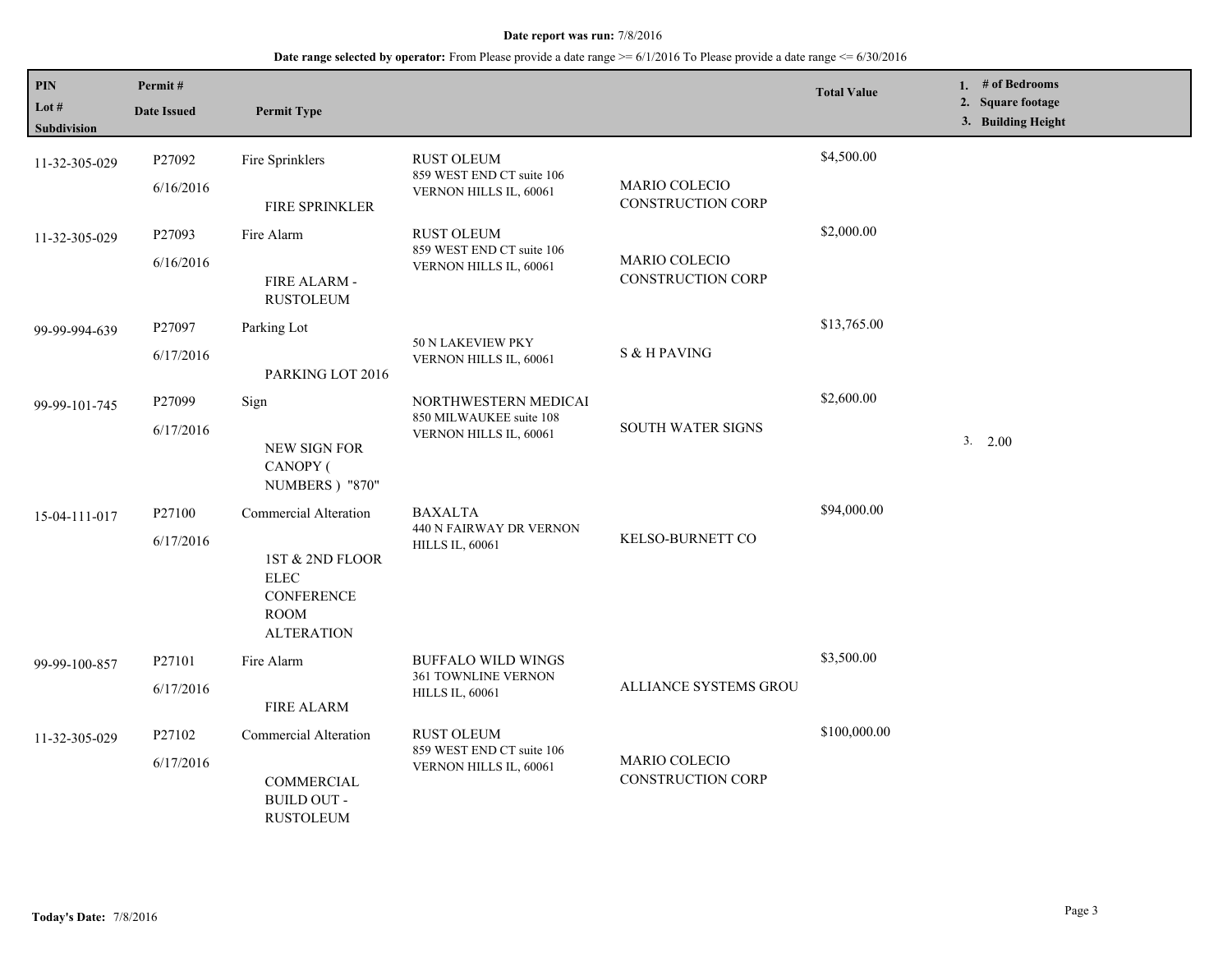| <b>PIN</b><br>Lot $#$<br>Subdivision | Permit#<br><b>Date Issued</b>   | <b>Permit Type</b>                                                                            |                                                                                     |                                          | <b>Total Value</b> | 1. $#$ of Bedrooms<br>2. Square footage<br>3. Building Height |
|--------------------------------------|---------------------------------|-----------------------------------------------------------------------------------------------|-------------------------------------------------------------------------------------|------------------------------------------|--------------------|---------------------------------------------------------------|
| 15-05-201-018                        | P27104<br>6/20/2016             | <b>Commercial Alteration</b><br><b>INTERIOR</b><br><b>BUILDOUT:</b><br>MCALISTER'S DELI       | <b>MCALISTER'S DELI</b><br>99 TOWNLINE RD VERNON<br><b>HILLS IL, 60061</b>          | PUROHIT ARCHITECTS                       | \$62,000.00        |                                                               |
| 99-99-992-469                        | P <sub>27105</sub><br>6/20/2016 | Parking Lot<br>PARKING LOT                                                                    | PORTILLO'S<br>221 TOWNLINE RD VERNON<br><b>HILLS IL, 60061</b>                      | <b>MAUL PAVING</b>                       | \$14,393.00        | 2. 3,200.00                                                   |
| 15-04-111-017                        | P <sub>27109</sub><br>6/20/2016 | Sign<br><b>GROUND SIGN</b><br>(FACE CHANGE):<br><b>SHIRE</b>                                  | <b>SHIRE</b><br>440 N FAIRWAY DR VERNON<br><b>HILLS IL, 60061</b>                   | <b>FAST SIGNS</b>                        | \$1,600.00         | 2.<br>28.50<br>3. 39.00                                       |
| 99-99-999-864                        | P27111<br>6/21/2016             | Fire Sprinklers<br><b>FIRE SPRINKLERS</b>                                                     | NORTHEASTERN ILLINOIS<br>1000 N BUTTERFIELD RD suite<br>1009 VERNON HILLS IL, 60061 | CENTURY AUTOMATIC<br>SPRINKLER CO INC    | \$2,000.00         |                                                               |
| 99-99-994-034                        | P27113<br>6/21/2016             | Commercial Alteration<br><b>UPGRADE</b><br><b>CURRENT</b><br><b>CONVEYOR</b><br><b>SYSTEM</b> | <b>LEARNING RESOURCES</b><br>380 N FAIRWAY DR<br>VERNON HILLS IL, 60061             | <b>LEARNING RESOURCES</b>                | \$639,840.00       |                                                               |
| 15-04-107-007                        | P27117<br>6/21/2016             | Parking Lot<br>PARKING LOT<br>MAINTENANCE -<br><b>VERNON HILLS</b><br>$\mathbf{ACC}$          | ADVOCATE CONDELL<br><b>6 E PHILLIP RD VERNON</b><br><b>HILLS IL, 60061</b>          | PROFESSIONAL PAVING &<br><b>CONCRETE</b> | \$9,870.00         |                                                               |
| 99-99-992-062                        | P27118<br>6/21/2016             | Parking Lot<br>PARKING LOT 2016                                                               | <b>HAWTHORN ANIMAL HOSI</b><br>203 ROUTE 45 VERNON<br><b>HILLS IL, 60061</b>        | <b>WHARTON CONTRACTING</b>               | \$7,200.00         |                                                               |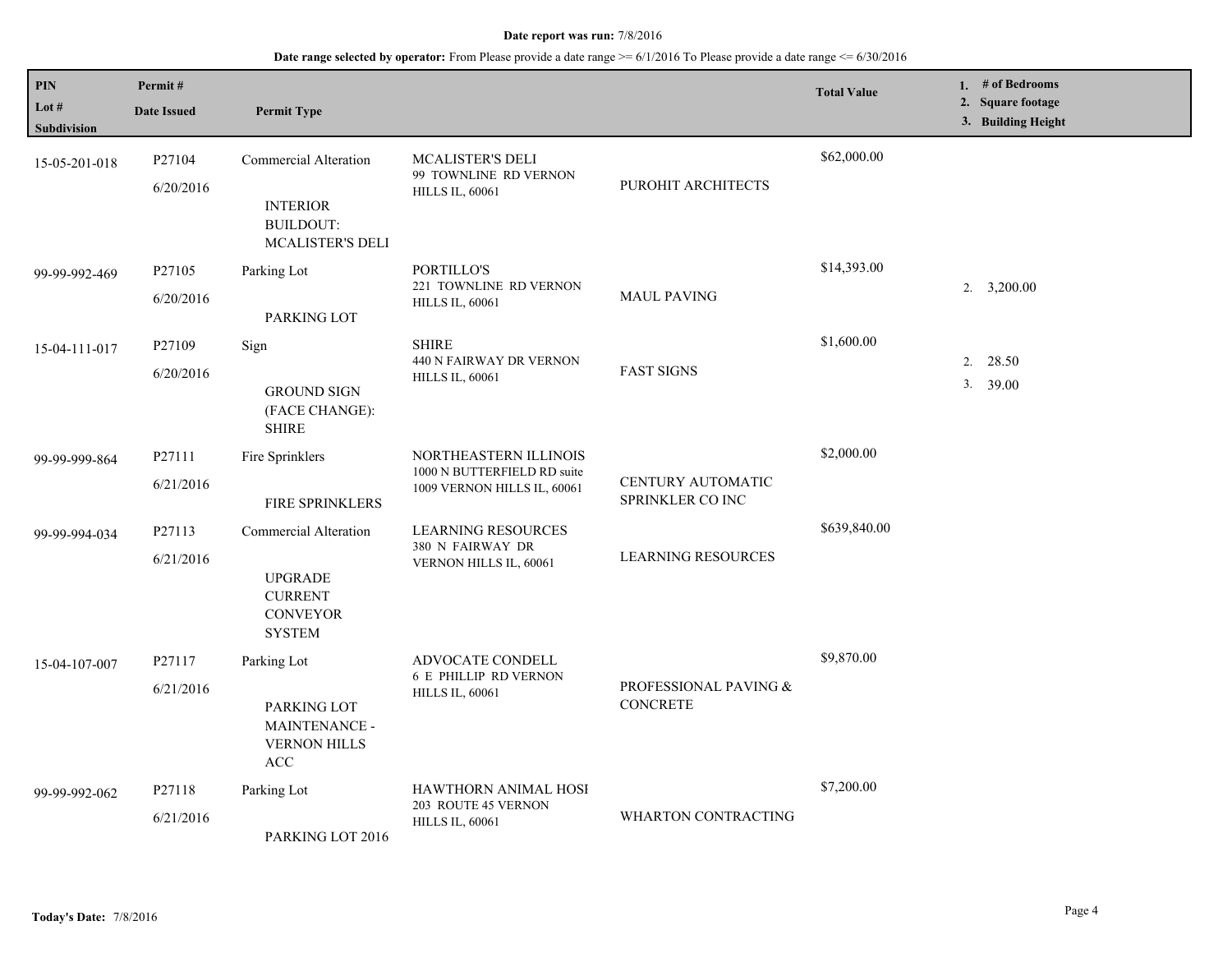| $\mathbf{PIN}$<br>Lot $#$<br>Subdivision | Permit#<br><b>Date Issued</b> | <b>Permit Type</b>                                                               |                                                                                |                               | <b>Total Value</b> | 1. # of Bedrooms<br>2. Square footage<br>3. Building Height |
|------------------------------------------|-------------------------------|----------------------------------------------------------------------------------|--------------------------------------------------------------------------------|-------------------------------|--------------------|-------------------------------------------------------------|
| 99-99-100-125                            | P27120<br>6/21/2016           | Voice/Data<br>VOICE/DATA/PHO<br>NE                                               | NORTHWESTERN FINANCL<br>3 HAWTHORN PKY suite 310<br>VERNON HILLS IL, 60061     | ADVANCED WIRING SOLUT<br>INC. | \$1,750.00         |                                                             |
| 99-99-100-819                            | P27123<br>6/22/2016           | Parking Lot<br>PARKING LOT<br>2016, per SM, otc<br>even with pothole<br>patching | PEACOCK CAR WASH<br><b>860 MILWAUKEE VERNON</b><br><b>HILLS IL, 60061</b>      | HARD SURFACE SOLUTION         | \$6,210.00         |                                                             |
| 99-00-000-165                            | P27126<br>6/22/2016           | <b>Commercial Alteration</b><br><b>REMODEL SHOE</b><br>DEPARTMENT -<br>DICK'S    | DICK'S SPORTING GOODS<br>700 N MILWAUKEE AVE<br>121 VERNON HILLS IL, 60061     | HERSCHMAN ARCHITECTS          | \$125,000.00       |                                                             |
| 99-99-100-865                            | P27130<br>6/23/2016           | Certificate of Occupancy<br>NEW OWNERS -<br><b>MB FINANCIAL</b>                  | MB FINANCIAL BANK<br>471 TOWNLINE RD VERNON<br><b>HILLS IL, 60061</b>          | MB FINANCIAL BANK             |                    |                                                             |
| 99-99-100-846                            | P27132<br>6/23/2016           | Private Sidewalk<br><b>SIDEWALK</b>                                              | <b>VERNON SQUARE LOT 6</b><br>270 CENTER VERNON HILLS<br>IL, 60061             | KETTLER CONCRETE              | \$6,000.00         |                                                             |
| 99-99-992-256                            | P27133<br>6/23/2016           | Fence<br><b>SOUND BARRIER</b><br><b>FENCE</b>                                    | AMERICAN HOTEL REGIST<br>210 S MILWAUKEE AV<br>VERNON HILLS IL, 60061          | AMERICAN HOTEL REGISTI        | \$37,000.00        | 3.<br>8.00                                                  |
| 99-99-990-158                            | P27137<br>6/24/2016           | Fire Alarm<br><b>FIRE ALARM</b>                                                  | AILGROUP/SCOTSMAN IND<br>101 CORPORATE WOODS<br>PKWY VERNON HILLS IL,<br>60061 | SIMPLEX GRINNELL              | \$12,000.00        |                                                             |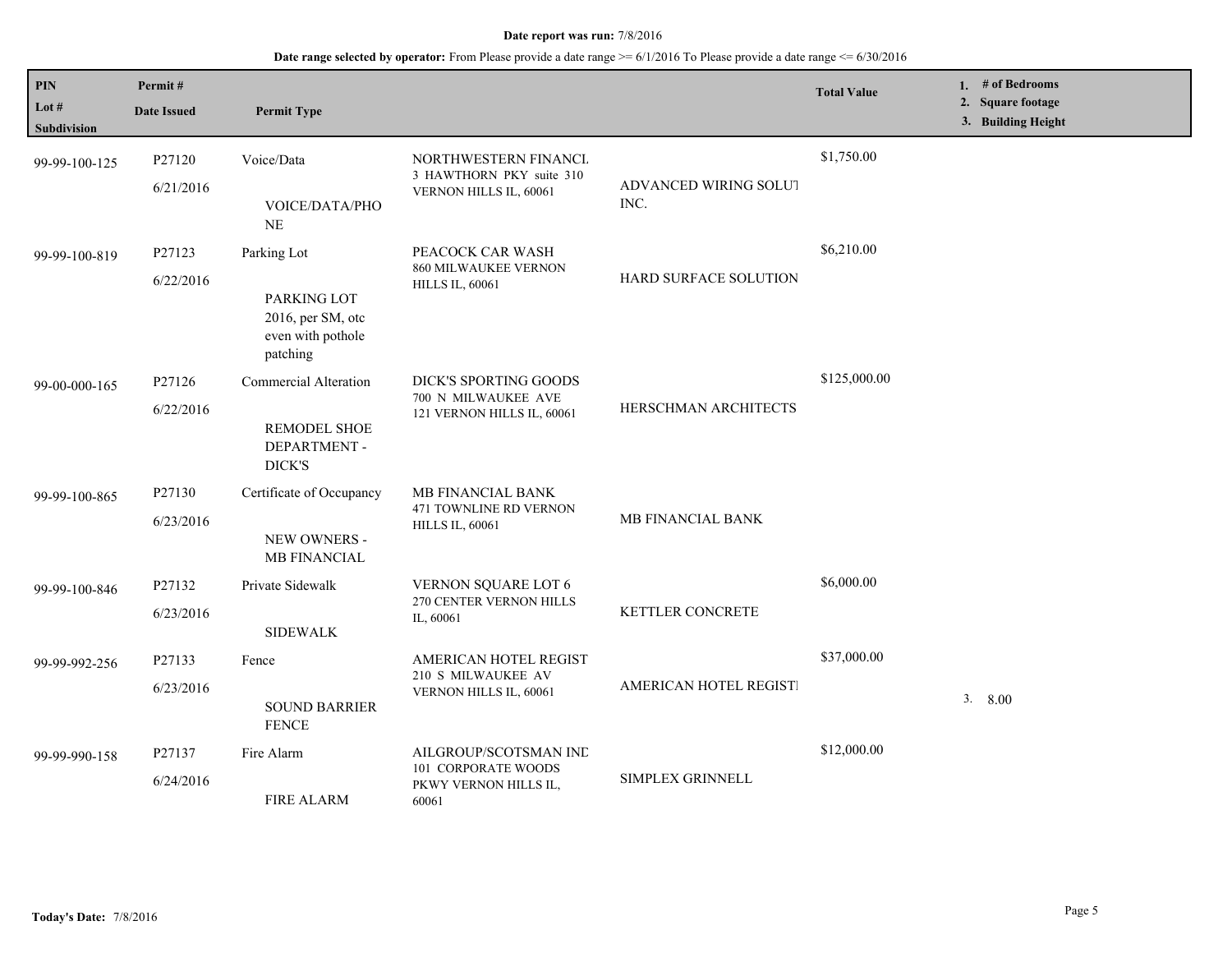| PIN<br>Lot #<br>Subdivision | Permit#<br><b>Date Issued</b> | <b>Permit Type</b>                                                                                                        |                                                                                    |                               | <b>Total Value</b> | 1. $#$ of Bedrooms<br>2. Square footage<br>3. Building Height |
|-----------------------------|-------------------------------|---------------------------------------------------------------------------------------------------------------------------|------------------------------------------------------------------------------------|-------------------------------|--------------------|---------------------------------------------------------------|
| 99-99-999-325               | P27142<br>6/24/2016           | Sign<br><b>VARIOUS SIGNS:</b><br>NAME CHANGE                                                                              | <b>HAWTHORN MALL</b><br>122 HAWTHORN CENTER<br>VERNON HILLS IL, 60061              | NORTH SHORE SIGN              | \$22,000.00        |                                                               |
| 99-99-101-755               | P27145<br>6/24/2016           | Certificate of Occupancy<br>CO: COSMOS<br><b>ENGINEERING</b>                                                              | <b>COSMOS ENGINEERING SE</b><br>977 LAKEVIEW suite 100<br>VERNON HILLS IL, 60061   |                               |                    |                                                               |
| 99-99-100-268               | P27147<br>6/27/2016           | Certificate of Occupancy<br>CO: HALLOWEEN<br><b>CITY</b>                                                                  | <b>HALLOWEEN CITY</b><br>413 N MILWAUKEE AVE<br>unit 100 VERNON HILLS IL,<br>60061 |                               |                    |                                                               |
| 15-04-107-005               | P27148<br>6/27/2016           | Sign<br>SIGN: YU'S<br><b>MANDARIN</b>                                                                                     | YU'S MANDARIN<br><b>4 PHILLIP RD VERNON</b><br><b>HILLS IL, 60061</b>              |                               | \$5,000.00         |                                                               |
| 99-99-101-187               | P27156<br>6/28/2016           | Misc. Commercial<br><b>INSTALL</b><br><b>STARTING</b><br><b>BLOCKS AND</b><br><b>ANCHORS AT</b><br><b>INDOOR LAP POOL</b> | <b>LIFETIME FITNESS</b><br><b>680 WOODLANDS PKY</b><br>VERNON HILLS IL, 60061      | LTF CONSTRUCTION CO           | \$20,000.00        |                                                               |
| 99-99-996-619               | P27157<br>6/28/2016           | Re-Roofing<br><b>REROOF</b>                                                                                               | 266 E RANNEY AV VERNON<br><b>HILLS IL, 60061</b>                                   | <b>STYLE BY CARDEN EXTERI</b> | \$11,663.00        |                                                               |
| 99-00-000-165               | P27159<br>6/29/2016           | Security System<br><b>CLOSED CIRCUIT</b><br>TV CAMERAS IN<br><b>FOOTWEAR DEPT</b>                                         | DICK'S SPORTING GOODS<br>700 N MILWAUKEE AVE<br>121 VERNON HILLS IL, 60061         | ADVANCED WIRING SOLUT<br>INC. | \$1,200.00         |                                                               |